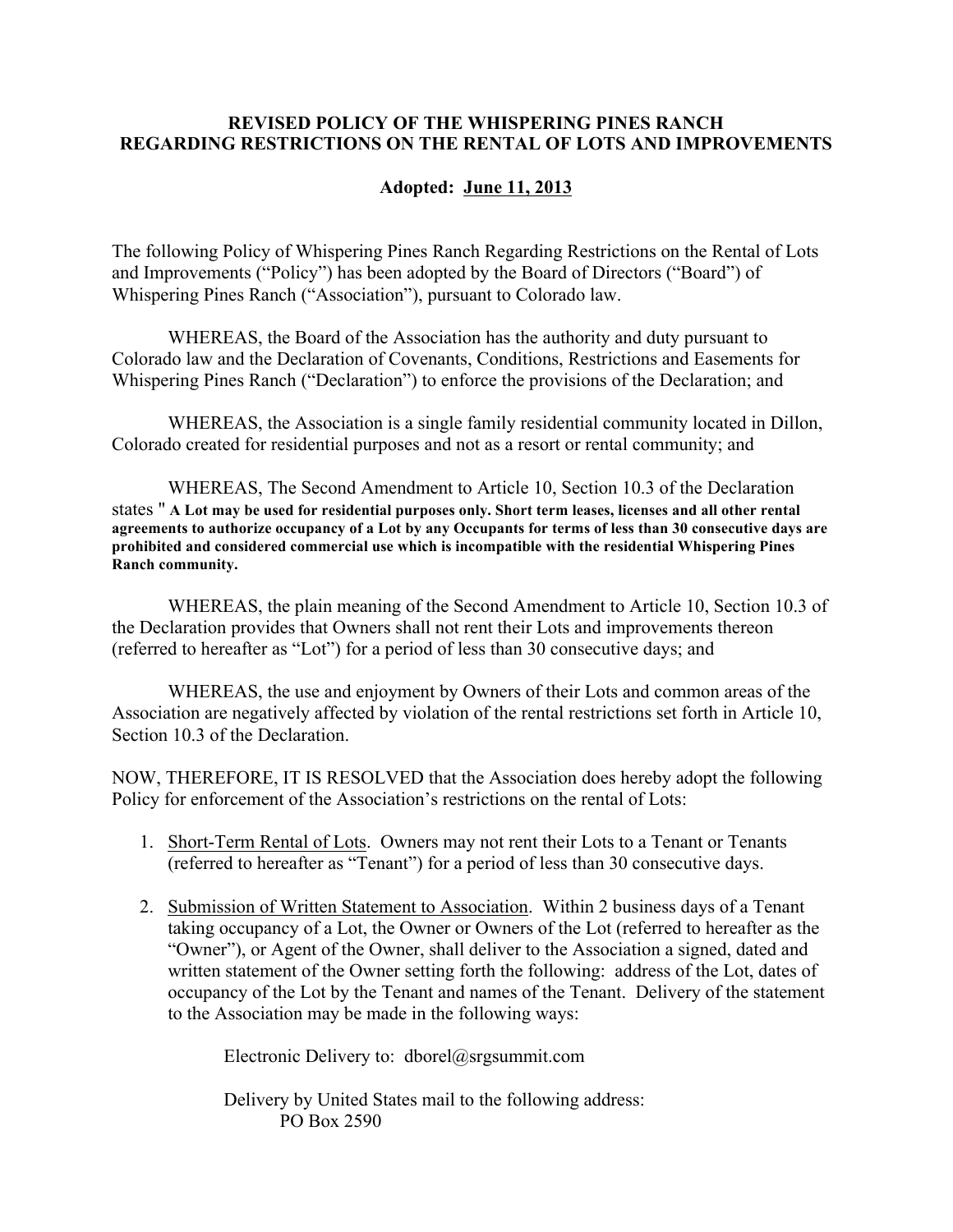Dillon, CO 80435

Physical Delivery to the following address: 350 Lake Dillon Drive Dillon, CO 80435

3. Enforcement of Rental Restrictions. Failure of an Owner to comply with the provisions of this Policy shall result in the Board of Directors of the Association taking enforcement action against the Owner consistent with the procedures set forth in the Enforcement of Covenants Policy as found in the Policy and Procedures of Whispering Pines Ranch.

The provisions of this Policy shall not limit, or be a condition precedent to, the Association's right to enforce the rental restrictions by any means available to the Association, including, but not limited to, commencement of a lawsuit to force compliance or seeking injunctive relief or damages. The Association shall be entitled to reimbursement of all reasonable attorney's fees and costs incurred by the Association in connection with any enforcement action. Without limiting the Association's remedies under the governing documents of the Association, the Board may assess fines, suspend membership privileges, and impose other sanctions.

4. Rental Restrictions Fine Schedule. The general fines schedule provided for in the Enforcement of Covenants Policy as found in the Whispering Pines Ranch Policies and Procedures shall not apply to fines levied for violation of this Policy. Instead, fines levied by the Board for violation of this Policy shall be assessed for each occurrence according to the Rental Restrictions Fine Schedule as outlined below. For purposes of this Policy, an "occurrence" is defined as each separate instance an Owner rents a Lot to a Tenant for a period of less than 30 consecutive days.

| <b>Rental Restrictions Fine Schedule:</b> |            |
|-------------------------------------------|------------|
| First Offense:                            | Warning    |
| Second Offense:                           | \$500.00   |
| Third Offense:                            | \$1,000.00 |
| Fourth and Subsequent Offenses:           | \$1,500.00 |

- 5. Habitual Offenders and Continuing Violations. An Owner who accumulates more than 3 violations in a 12-month period will be deemed to be a habitual offender. For habitual offenders, continuing violations, or violations which have an indefinite commencement or termination date, the Board may impose such additional fines as are deemed reasonable without regard to the Rental Restrictions Fine Schedule.
- 6. Willful and Wanton Violations. In the event of a determination by the Board of a willful, wanton or flagrant disregard for the provisions of this Policy or the Declaration, or based on the severity of the violation, the Board may impose such additional fines as are deemed reasonable without regard to the Rental Restrictions Fine Schedule.